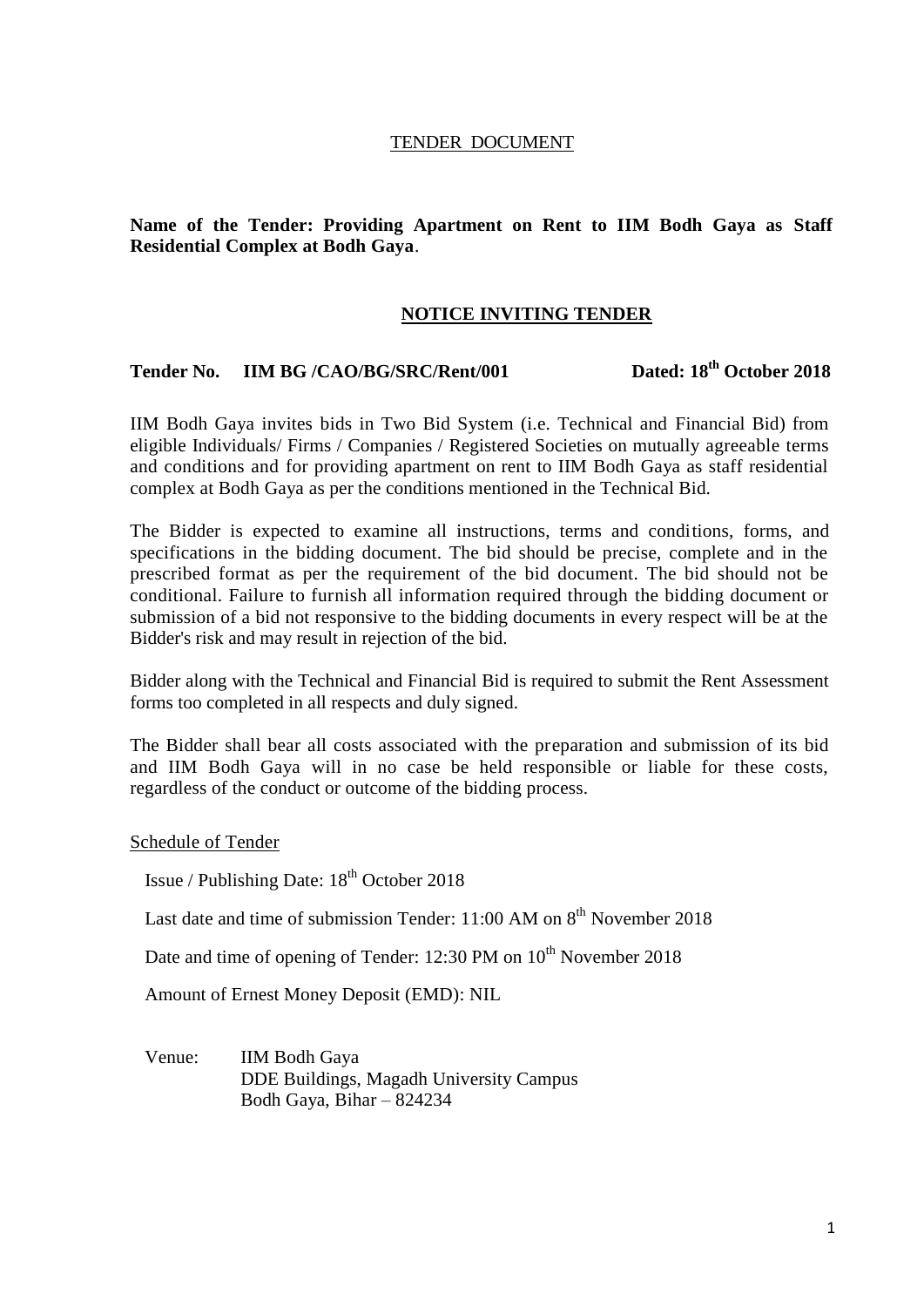## **TENDER DOCUMENT FOR PROVIDING APARTMENT ON RENT TO IIM BODH GAYA AS STAFF RESIDENTIAL COMPLEX AT BODH GAYA**

## **CLOSING AT 11:00 AM ON 8 th November 2018**

## **1. BACKGROUND**

1.1 Indian Institute of Management Bodh Gaya, hereinafter known as IIM BG is one of the Institutions of National Importance (INIs) in India governed by the Indian Institute of Management Act 2017 under the Ministry of Human Resources Development (MHRD), Government of India. The Institute imparts quality education in Management and conducts postgraduate programme in management.

1.2 The IIM BG is registered as an autonomous Society under the Indian Societies Act.

1.3 IIM BG is operating from its temporary campus at the DDE Building of Magadh University since August 2015.

1.4 This tender is to seek proposal from Apartment Owners/firms/Societies of properties in Bodh Gaya, approved for residential purposes of space of each flat measuring to a minimum of 825 Sq.Ft of carpet area located within a radius of 3.5 kms from its temporary campus.

## **2. TERMS & CONDITIONS**

2.1 The accommodation offered should be preferably in the form of independent apartments for residential use in a single/double/triple floor. In case, of more than three floors, it should be on continuous floors with provision for dedicated entry for movement between the multiple floors. Evidence of appropriate approvals for residential use of the property must be submitted with Technical Bid.

2.2 If the accommodation offered is in a multi-storey i.e. more than three floors appropriate lift arrangements should be available.

2.3 The location for residential accommodation should be in the nearby vicinity of IIM BG i.e. within a one way distance of 3.5 kms from DDE Buildings, Magadh University. Nothing contained in this clause shall however, prohibit IIM BG to accept the accommodation at farther locations, if the terms and the facilities/features are found to be attractive, meeting the requirement of IIM BG. The acceptability of such an accommodation will be solely that of the discretion of IIM BG.

2.4 The accommodation should have minimum of at least 4 (four) independent apartments each having two or three bedrooms rooms, 1 dining space, 1 common hall. 2- 3 bathrooms and toilets, and 1 kitchen. If a particular apartment has a mix of two and three bed room flats, such properties must have at least four separate two bed room and four three bed room flats.

2.5 Adequate space for parking should be available to park at least one car and one two wheeler per flat.

2.6 The accommodation should have provision for adequate electricity supply as per the requirement of the occupants of the apartments.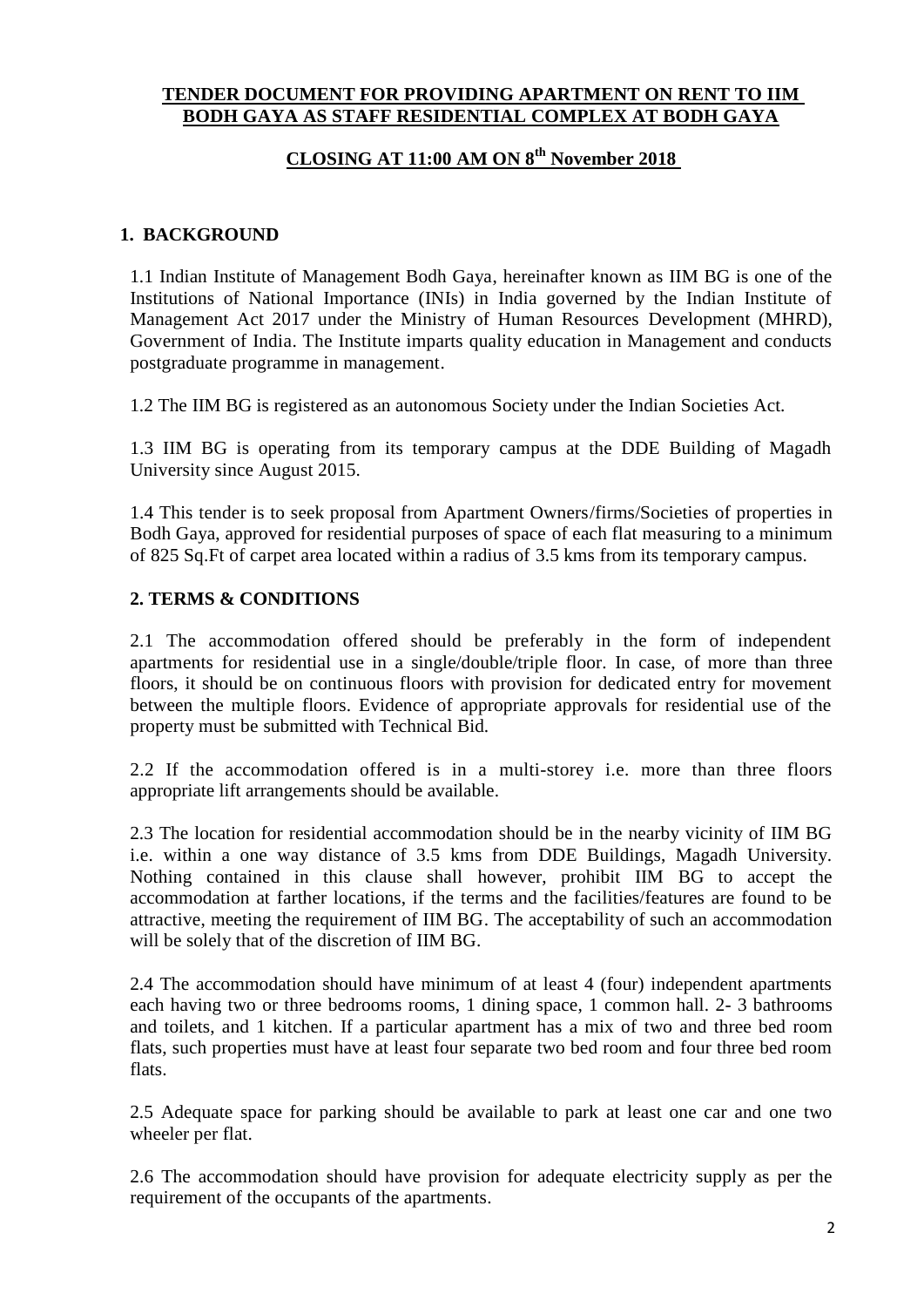2.7 The accommodation should have provision for adequate water supply including drinking and utility facilities. In case of a failure in water supply the same will be rectified by the bidder within reasonable time frame. During the down time when there is no water available in the apartments the responsibility to provide water at the flat through alternate arrangements for essential requirements will be that of the owner at his expenses.

2.8 There should be appropriate provisions/arrangements for periodic maintenance (civil/electrical wear & tear as well as whitewashing/painting etc.) of the building/property offered and these provisions/arrangements should be elaborately indicated in the Technical Bid submitted.

2.9 The property offered should have adequate provisions for installation of Genset /UPS / units of split AC etc.

2.10 The responsibility for payment of all kind taxes such as property tax, income tax, water tax etc. in connection with the property offered shall be of the Owner/Bidder and updated copies of all tax receipts should be attached with the bids.

2.11 The Property offered should be well connected by public transport at a reasonable distance (not more than 500 meters) and should be easily accessible. The approach road to the property should be free of any encumbrance and objections whatsoever.

2.12 The corridors, staircases etc. should be sufficiently wide- minimum 4ft.

2.13 Possession of the accommodation will be handed over to IIM BG within 30 days from the award of the order and rent shall be payable from the date of possession.

2.14 The accommodation should have adequate basic security arrangements.

2.15 The space offered should be free from any liability and litigation with respect to its ownership, at the time of concluding the renting agreement there should be no pending payments/liabilities against the property. In case there is some that will be responsibility of the owner. IIM BG shall not be held responsible for any such liability and will not be put into any inconvenience.

2.16 The tender will be acceptable only from original owner of the building/ property. IIM BG will not pay any brokerage for the offered property.

2.17 If there are mix of three and two bed room flats in the same apartment the bidder shall quote the rent of these flats separately. In case of mix of three and two room flats are quoted and offered for rent, the number of such flats independently should be at least four each.

2.18 The Bidders should give rates, showing taxes, if any, separately. In case the bidder is offering basic furniture, such as cots, cupboards, almirahs, wardrobes, and curtain rods, the bidder will make inclusive bids as one consolidated rent.

2.19 Properties with furniture will get preference over unfurnished or partially furnished ones and may be hired at discretion of IIM BG.

2.20 Overwriting, alterations, if any, in the Bids should be signed by the authorized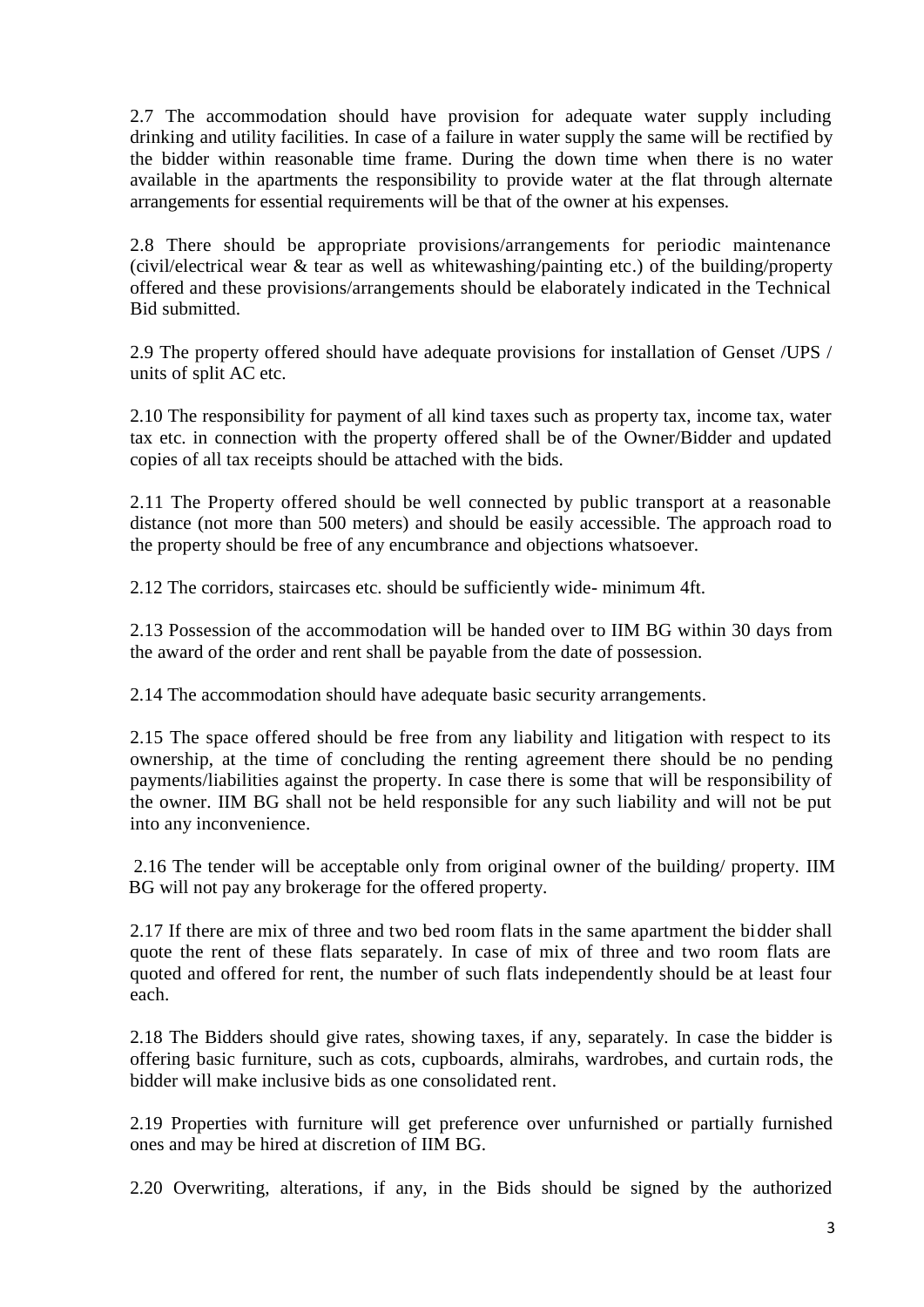signatory. Preferably, the Bids should be in the typed form.

2.21 No tender will be accepted by Fax, E-mail, Telex or any other such means, except by hand, through Post or Courier.

2.22 Tender not conforming to these requirements shall be rejected and no correspondence will be entertained in this regard whatsoever the reason may be.

2.23 The property tax, water tax etc. levied by Local Govt. Central Govt. and maintenance of common area are to be borne by the Owner.

2.24 The apartment will cater for proper fire detection and fire - fighting system.

2.25 Semi furnishing of the apartments is desired. Bidders who provide the basic amenities and pieces of under mentioned furniture will be given higher priority. Cost accrual and compensation of these items will be negotiable:-

2.25.1 Double bed - two sets,

2.25.2 Four seater dining table and chairs - one set,

2.25.3 Study table and chair – one set,

2.25.4 Curtain rods across all windows and doors,

2.25.5 Cupboards/wardrobes in all bed rooms and kitchen.

## **3. EARNEST MONEY DEPOSIT (EMD)**

3.1 There will be no earnest money required to be deposited.

#### **4. PROCEDURE FOR SUBMISSION OF TENDER**

4.1 Both the bids (Technical and Financial) and the Rent Assessment forms duly signed by owner or his Authorised Signatory should be sealed in three separate envelopes as described below:-

(a) Envelope 1 - containing Technical Bid in Annexure I duly completed in all respects along with all relevant documents and Demand Draft towards EMD.

(b) Envelope 2 - containing the Financial Bid, as prescribed in the Annexure II showing rates financial terms and conditions etc.

(b) Envelope 3 - containing the Rent Assessment duly filled and signed.

4.2 All the Envelopes should be super-scribed in bold letters with the statements 'TECHNICAL BID FOR ACCOMMODATION AT BODH GAYA ON RENT TO IIM BG' or 'FINANCIAL BID FOR ACCOMMODATION AT BODH GAYA ON RENT TO IIM BG', and 'ASSESSMENT OF RENT OF ACCOMMODATION BEING PROVIDED AT BODH GAYA ON RENT TO IIM BG', as the case may be.

4.3 Finally, the above-mentioned envelopes should be sealed in a single cover and addressed to the Chief Administrative Officer, IIM Bodh Gaya, DDE Buildings, Magadh University Campus, Bodh Gaya, District - Gaya, Bihar – 824234, and must reach on or before the closing time and date indicated in the beginning of this document.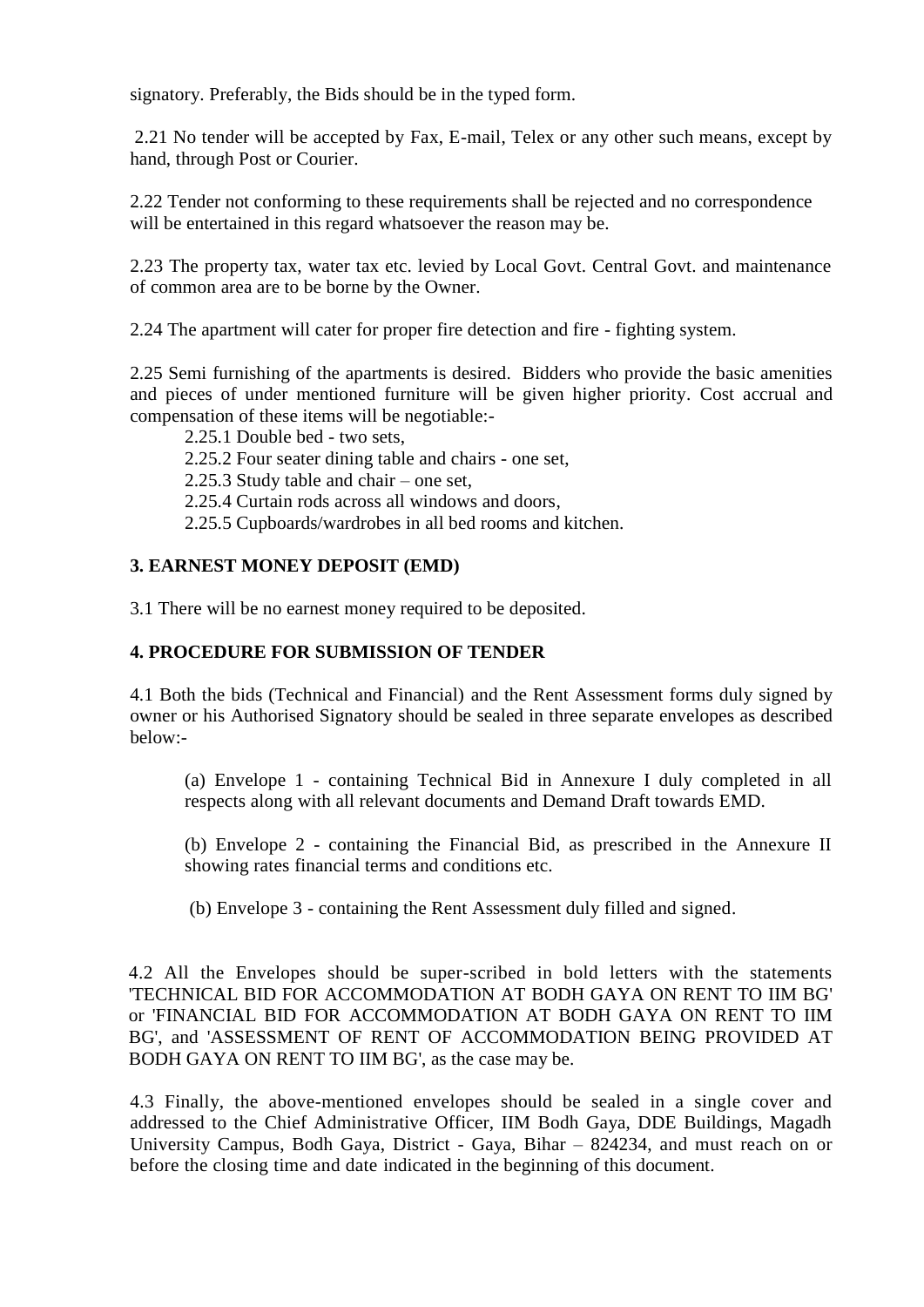NOTE: Tenders not submitted as per above procedure of Two Bid System, as explained above, will be summarily rejected.

4.4 The owners may submit two or more Tenders if they have two or more different premises/properties.

4.5 Technical Bid should contain the details required, as per proforma at Annexure I and Financial Bid should contain details, as per proforma at Annexure II.

4.6 Bids not submitted, as per above proforma will be summarily rejected.

4.7 The Bidders should give rates, showing taxes, if any separately. Tenders not conforming to these requirements shall be rejected and no correspondence will be entertained in this regard, whatsoever.

4.8 The Technical Bid should be accompanied by the documents, as per Annexure I without which the tender will be considered incomplete and hence, summarily rejected.

4.9 The Technical Bid should be accompanied by a copy of this Tender Document with each page duly signed by the authorized signatory of the bidders, who has signed the bid, in token of bidders' acceptance of the terms and conditions of the Tender. Bids not accompanied by a duly signed copy of the Tender Document will not be considered.

4.10 For any queries regarding this tender, the prospective bidders may contact on the following address:-

Chief Administrative Officer मख्य प्रशासनिक अधिकारी **Indian Institute of Management Bodh Gaya** भारतीय प्रबंध संस्थान बोधगया DDE Building, Magadh University Campus, Bodh Gaya- 824234, India Contact: 91 0631-2200238 Mob 9546367039 Email: [cao@iimbg.ac.in](mailto:cao@iimbg.ac.in)

4.11 Queries, if any, raised by IIM BG subsequent to opening of Technical Bids should be answered by the prescribed date. In case of no reply, Bid shall be cancelled. As far as possible, such clarifications would be sent through e-mail and confirmed through a formal letter, duly signed by the authorized signatory.

4.12 Bids received after the closing date and time shall not be considered and no correspondence in this regard will be entertained.

## **5. PROCEDURE FOR OPENING OF TENDER**

5.1 While opening the tenders, the envelope containing Technical Bids shall be opened first and acceptance of the tender according to the specified clause will be ascertained. The Evaluation Committee will then open Financial Bid after evaluation of the Technical Bids. Financial Bids of technically qualified bidders will only be opened. Once both are acceptable will then only the Rent Assessment forms envelope will be opened

5.2 The Tender Evaluation Committee appointed by the Competent Authority of IIM BG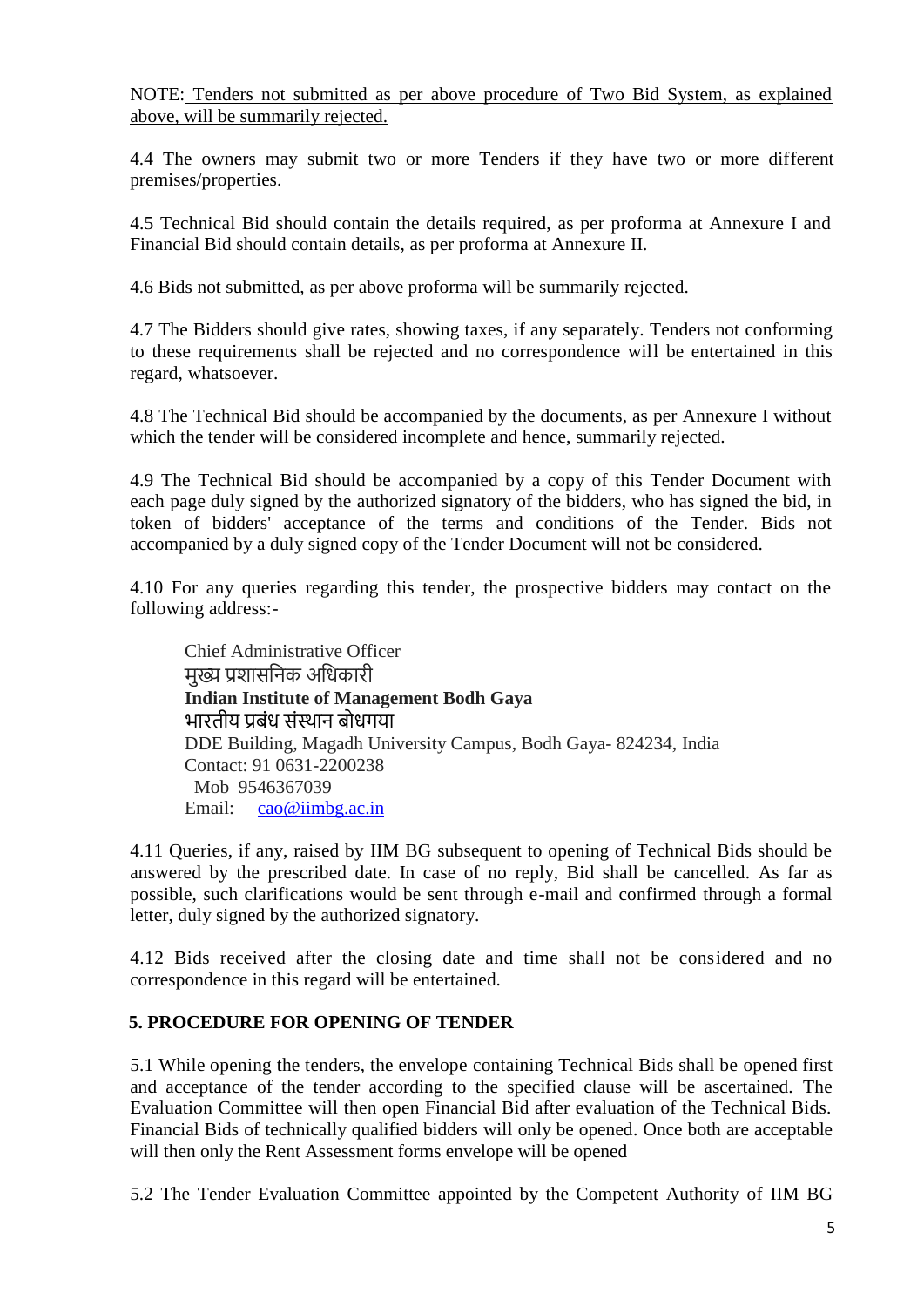may visit the property offered by bidders to ascertain the suitability of the apartments and other arrangements. The bidders would be treated to have been qualified for opening of their Financial Bids after evaluation of the Technical Bids submitted and Satisfactory Report from the Committee of IIM BG after visiting the property. The date, time and place for opening of Financial bids would be informed to the bidders, whose technical bids are found acceptable, by e-mail or telephone.

5.3 The bidders, if they so desire, can depute their representatives for opening of Bids. Technical Bids will be opened at  $12:30 \text{ PM}$  on  $10^{\text{th}}$  November 2018 in the office of the Chief Administrative Officer in the presence of representatives of Bidders present, if any.

## **6. BID EVALUATION**

6.1 The Bids would be evaluated based on the rates quoted for rental of carpet area including free space and rates quoted for other facilities shall not be taken into account for the said purpose.

6.2 If the rate quoted for the facilities including furnishing does not suit IIM BG, the bidder should be prepared to remove such facilities at their own cost, to enable IIM BG to install its own facilities.

## **7. PAYMENTS**

7.1 All payments other than the ones notified as being paid separately by the occupants if any shall be made by IIM BG against the pre-receipted bills as per the rental deed to be executed between IIM BG and the owner or his/her legal representative.

7.2 Payments of rent will be made on monthly basis by account payee cheque/ NEFT transfer in favor of owner after deduction of the tax at source (TDS) as applicable from time to time.

## **8. TERMS OF TERMINATION OF LEASE**

8.1 The period of lease should be minimum five years with provision for extension of lease on mutually agreed terms.

8.2 The lease can be cancelled by either side by giving a notice in writing of a period not less than 6 months.

## **9. ARBITRATION**

All disputes in connection with the execution of contract shall be settled under the provisions of Arbitration and Conciliation Act 1996 and the rules framed there under and inforce shall be applicable to such proceedings. The arbitration proceeding shall take place at Gaya only.

## **10. PENALTY CLAUSE**

Failure on the part of the owner will attract penalty as per the rates decided by the Arbitrator.

## **11. MISCELLANEOUS**

11.1 The offer should be valid up to 180 days after closing date of tender.

11.2 IIM BG shall be under no obligation to accept the lowest quotation. However a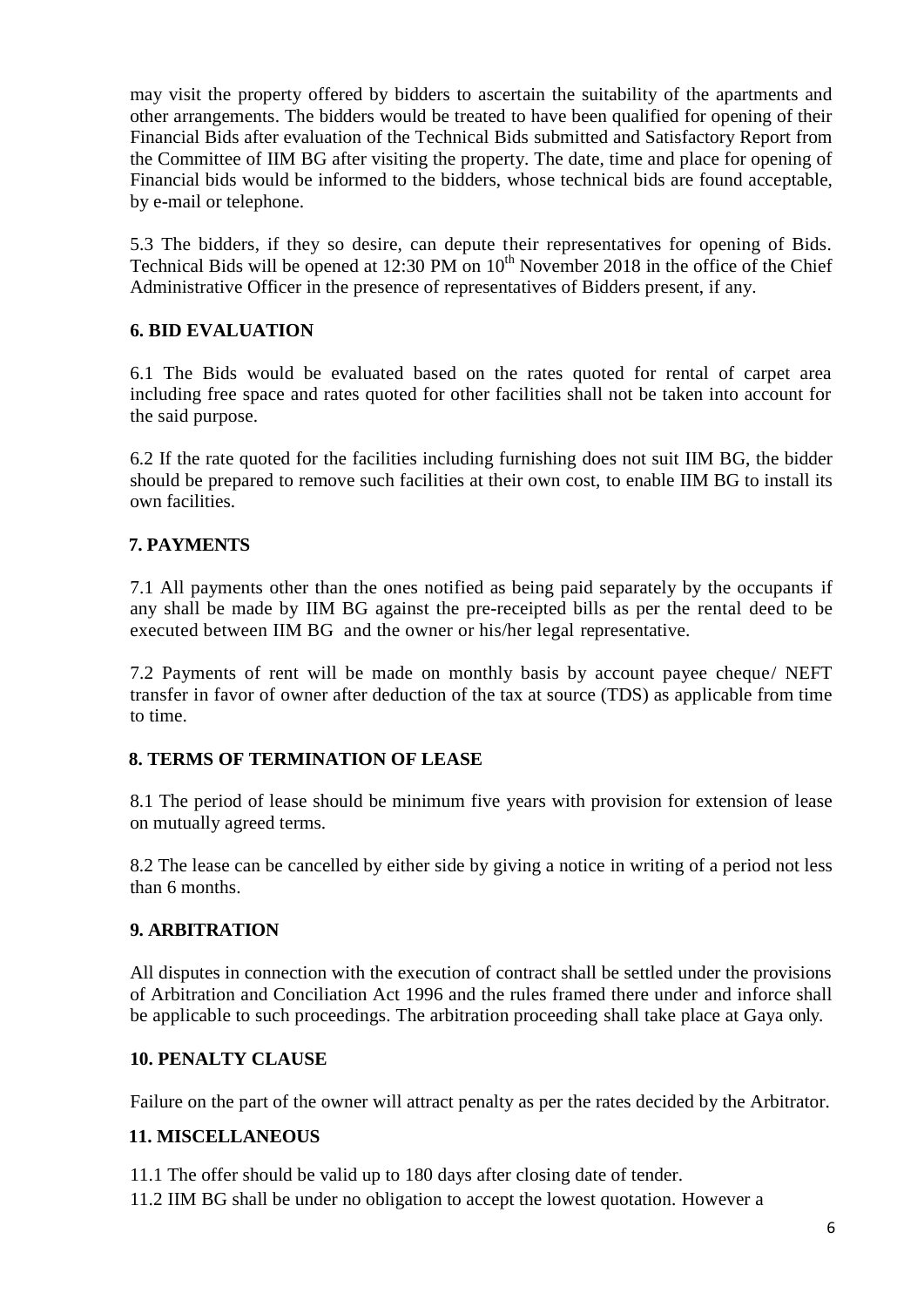property satisfying various other external factors stated in the tender documents may be considered in the interest of the organisation

11.3 Non-fulfilment of any of the above terms shall result in rejection of Bid.

11.4 All disputes lie within the jurisdiction of Bodh Gaya/Gaya only.

11.5 IIM BG reserves the right to reject all or any tender without assigning any reason thereof.

11.6 Responsibility of maintenance and cleaning of all common areas in and around the apartments will be that of the owner at his / her own cost.

## **12. LIST OF ENCLOSURE**

Bidder should number the pages submitted in form of Technical Bid and provide an index indicating the page number of each document submitted. The index should be placed on the top of the Technical Bid.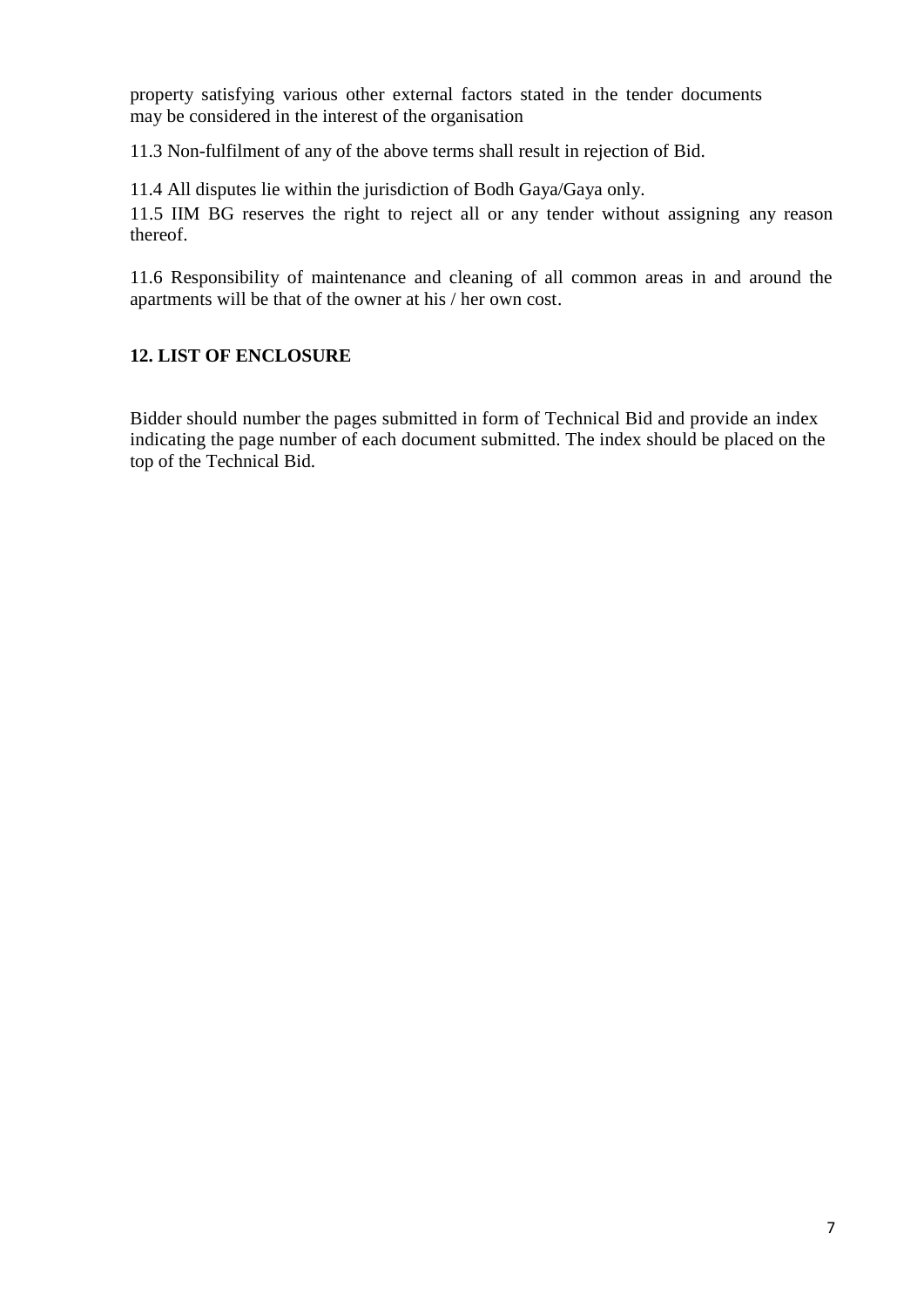# **TENDER DOCUMENT - TECHNICAL BID FOR HIRING OF RESIDENTIAL ACCOMMODATION FOR IIM BG**

1. Full particulars of the legal owner of the premises:

(a) Name:

(b) Address (office & residence):

(c) Telephone & Mobile No.:

(d) Telefax:

- (e) E-mail ID:
- (f) PAN no. & TAN No. (copies to be enclosed) :

2. Full particulars (with complete contact details) e.g., postal address, phone number, mobile number and e- mail ID of person(s) offering the premises on rent/lease and submitting thetender.

3. Status of the applicant with regard to the accommodation offered for hiring (enclose certificate of authorized signatory from CEO, if the owner is a firm, Society etc. and power of attorney if the applicant is other than the owner).

- 4. Complete address with brief description and location of the accommodation offered.
- 5. Details of the accommodation offered for rent:-
	- (a) Total super area,
	- (b) Total carpet area (floor wise)
	- (c) Year of construction.
	- (d) Certified sketch plan (enclosed)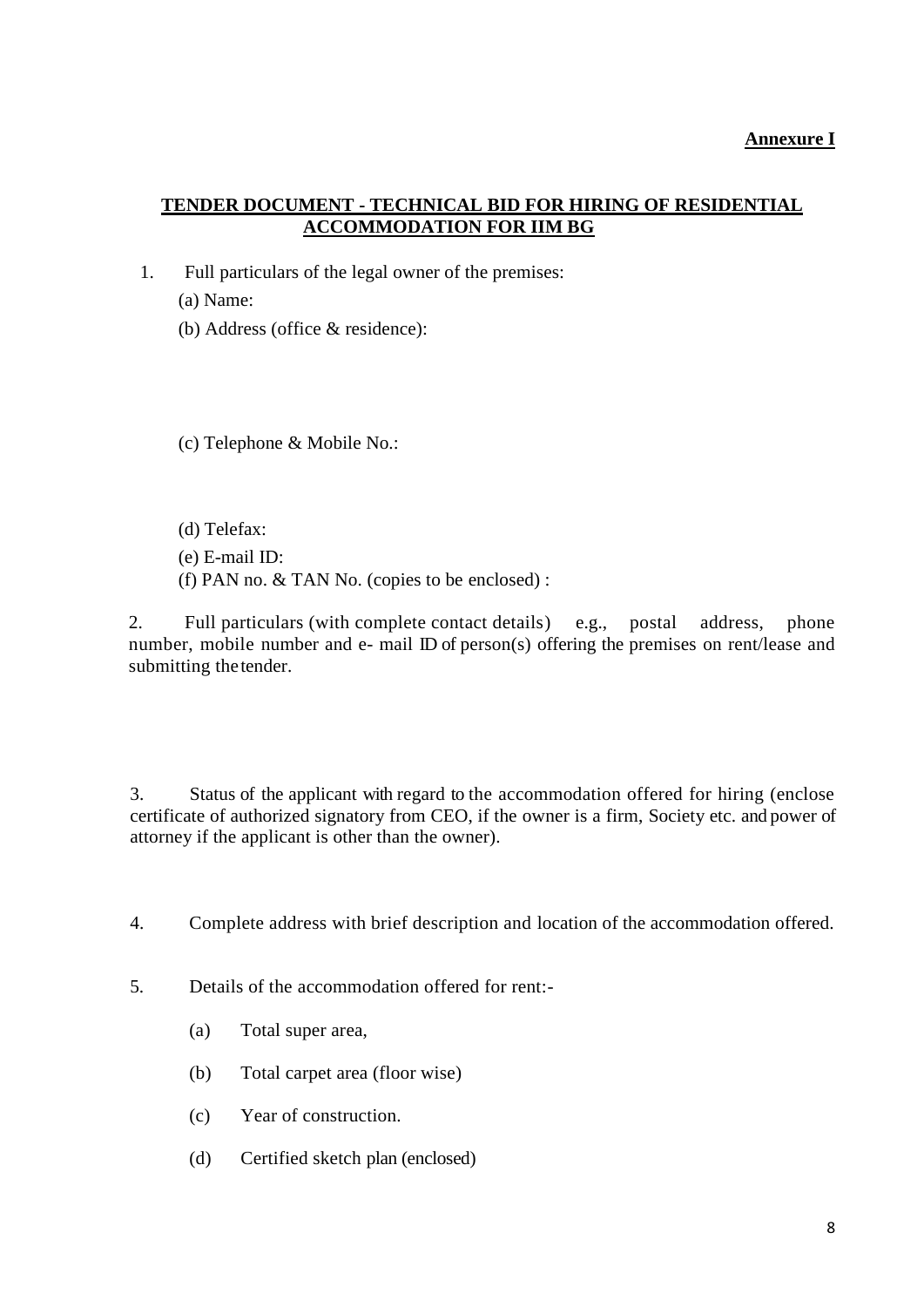- (e) Whether residential or dual use (residential-cum commercial).
- (d) Distance (approximately) from IIM BG, DDE Buildings, Magadh University.
- 6. Total area offered for rent (floor wise) in sq. ft.
	- (a) Carpet area
	- (b) Covered area
	- (c) Dimensions of staircase

7. Whether accommodation offered for rent is free from litigation including disputes with regard to ownership, pending taxes/electricity bills, dues etc. (enclose copy of affidavit from the owner or Power of Attorney holder.

8. Facilities for vehicle parking (capacity of vehicle parking space in terms of number of cars and two wheelers, separately).

9. Type of accommodation - whether single floor or multi-storey with provision of rooms on each floor or hall type

(a) Hall/ Room Type

(b) Whether there are any conditions for carrying out partitioning as per requirement of IIM BG, if needed by the occupant.

10. Number of lifts (if the apartment is more than three floors) and their carrying capacity as applicable. Provide details of make, year of installation & status of working etc.

11. Number of Toilets (flat wise), with details of capacity of each toilet i.e. WCs, Urinals, commodes and Wash Basin.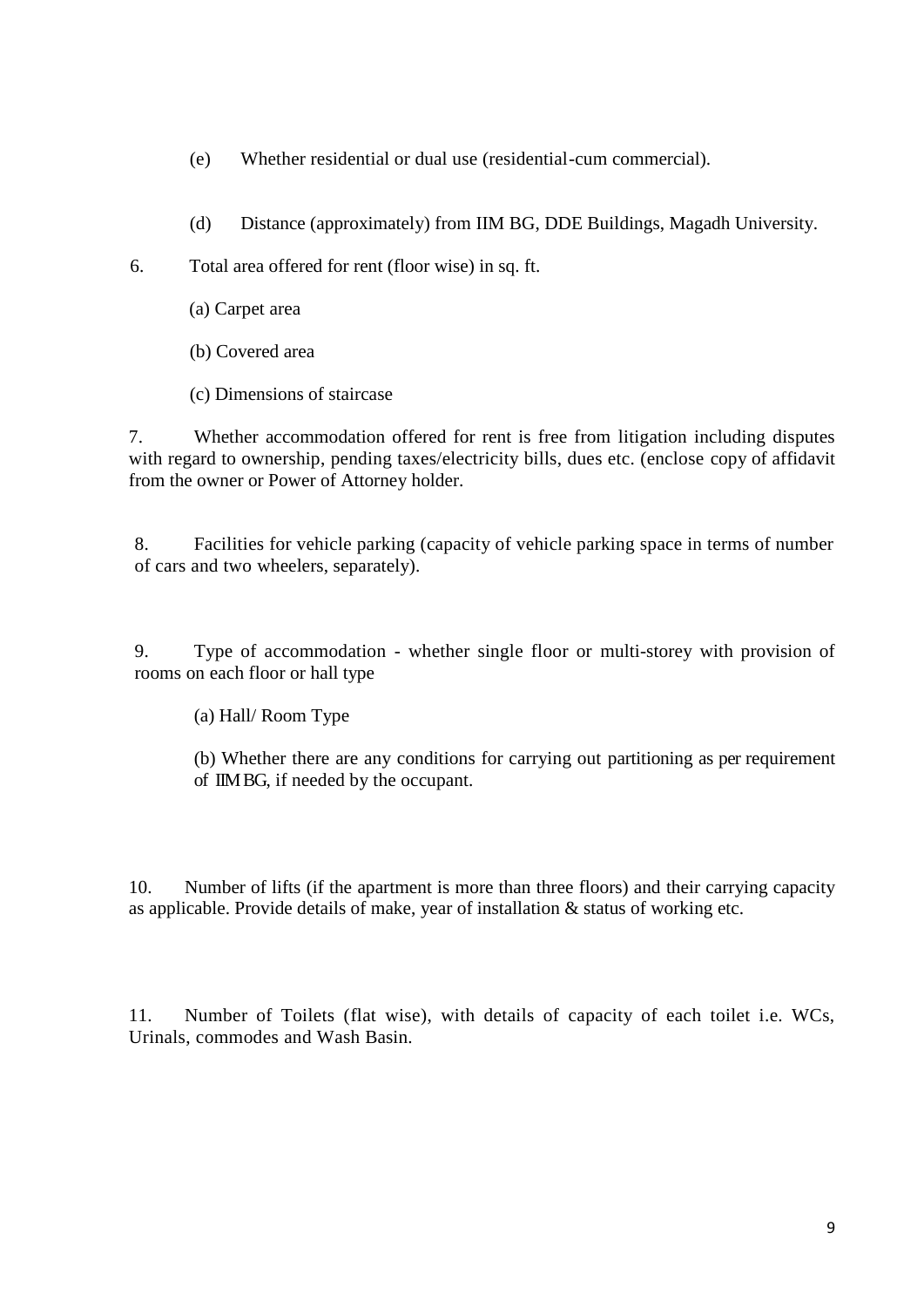12. Whether running water, both drinking and otherwise, available round the clock.

13 Whether sanitary and water supply installations have been provided.

14. Whether electrical installations and fittings, power plugs, switches etc., are provided or not.

15. Whether building has been provided with fans or not. (if yes, the number of fans flat wise).

- 16. Whether provisions for Air conditioner with power points available or not?
- 17. Sanctioned electricity load
- 18. Whether willing to get the electricity load increased, if required by IIM BG.

19. Arrangements for maintenance. (Electrical)

20. Details of power backup facilities

21. Arrangements for operation, regular repairs and maintenance of such 'Power Back Up' facility.

22. The period and time when the said accommodation could be made available for occupation after the approval by IIM BG. Specify the lease period (minimum three years) with provision of extension.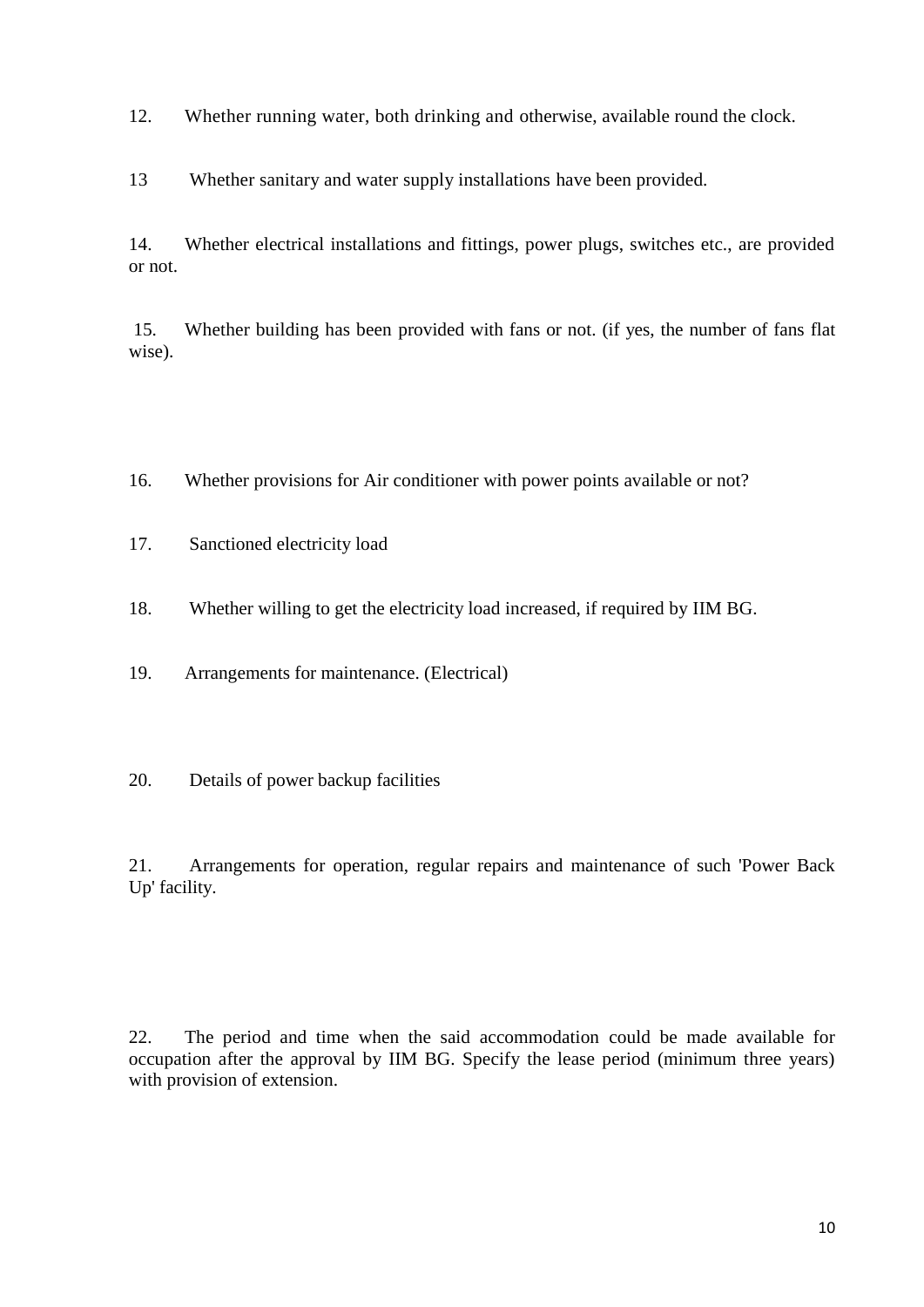23. Whether the owner of the building is agreeing to a monthly rent as determined and fixed by the competent authority like CPWD.

24. For what duration after handing over the possession to IIM BG, the rates quoted should remain unchanged.

25. Specify, provisions for regular repairs and maintenance and special repairs, if any of the building.

26. Any other salient aspect of the building, which the party may like to mention.

## **Declaration:-**

(a) I/We have read and understood the detailed terms and conditions applicable to the subject offer as supplied with the bid documents and agree to abide by the same in totality.

(b) I/We also certify that the above information is true and complete in every aspect and explicitly agree that in case at a later date it is found out by IIM BG that the details provided by us herein are incomplete and incorrect, any contract given to us may be summarily terminated forthwith, firm blacklisted and IIM BG may initiate any other legal/ penal proceedings, as deemed fit by it.

(b) I/We ------------------------------------------------- do hereby certify that our firm is not blacklisted and no enquiries/ police cases are pending against us by Government of India/ Government of Bihar or any state machinery in related to this property or otherwise.

(b) It is hereby declared that the particulars of the buildings etc., as furnished against the individual items are true and correct as per my/our knowledge and belief and in the event of any of the same being found to be false. I/We shall be liable to such consequences/lawful action as IIM BG may wish to take.

> Signature: Name: Designation: Aadhar Card No Contact Nos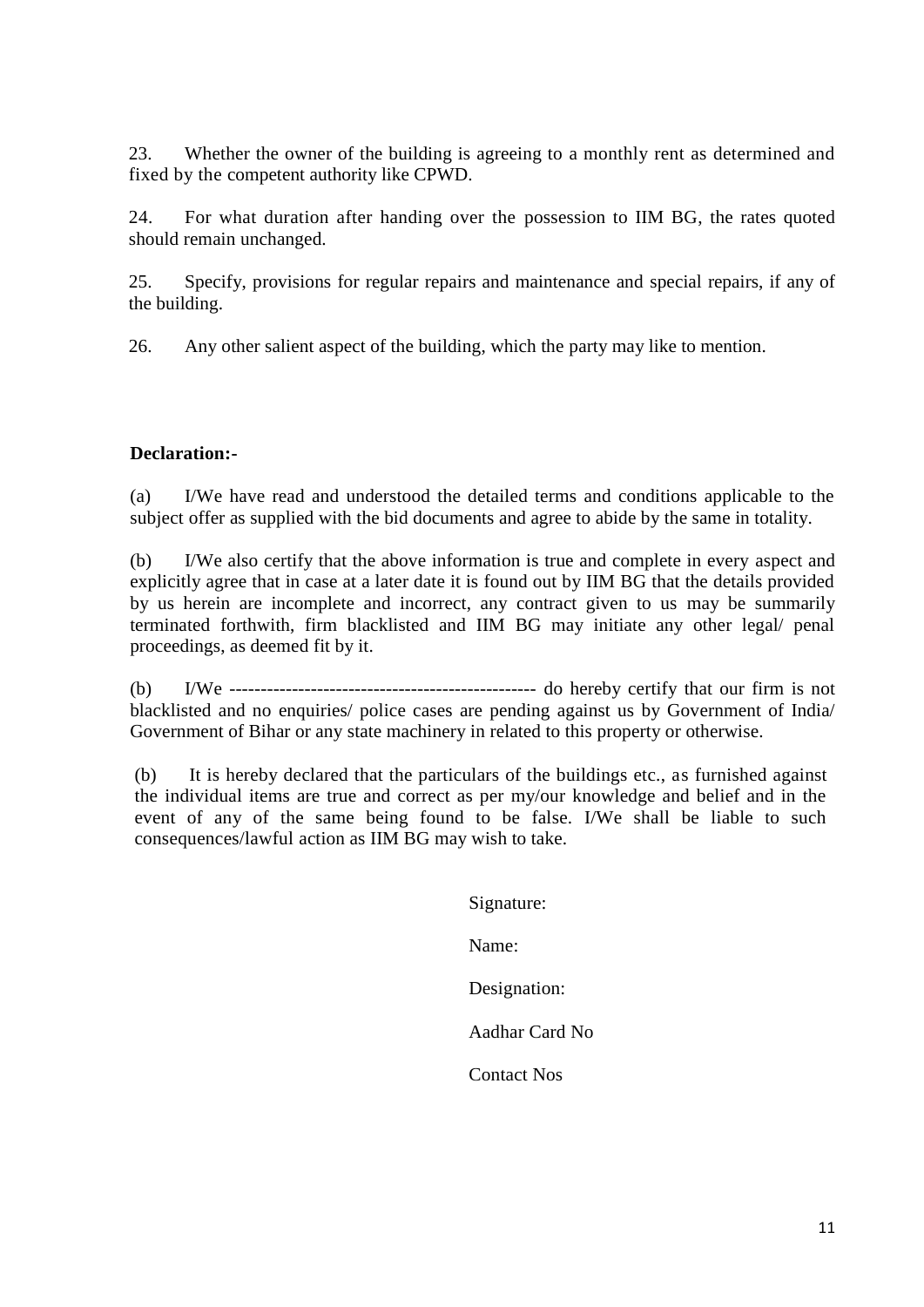# **Annexure II**

# **TENDER DOCUMENT - FINANCIAL BID FOR HIRING OF RESIDENTIAL ACCOMMODATION FOR IIM BG**

Full particulars of the legal owner of the premises:

a) Name:

- b) Address (office & residence):
- c) Telephone & Mobile No.:
- d) Telefax:
- e) E-mail ID:
- f) Address of Property offered:
- (g) Year of construction of the property:
- (h) GST No
- (j) PAN No
- (k) Bank details
	- (i) Name of the Bank
	- (ii) Account details
	- (iii) Type of account SB/Current/ or any other type